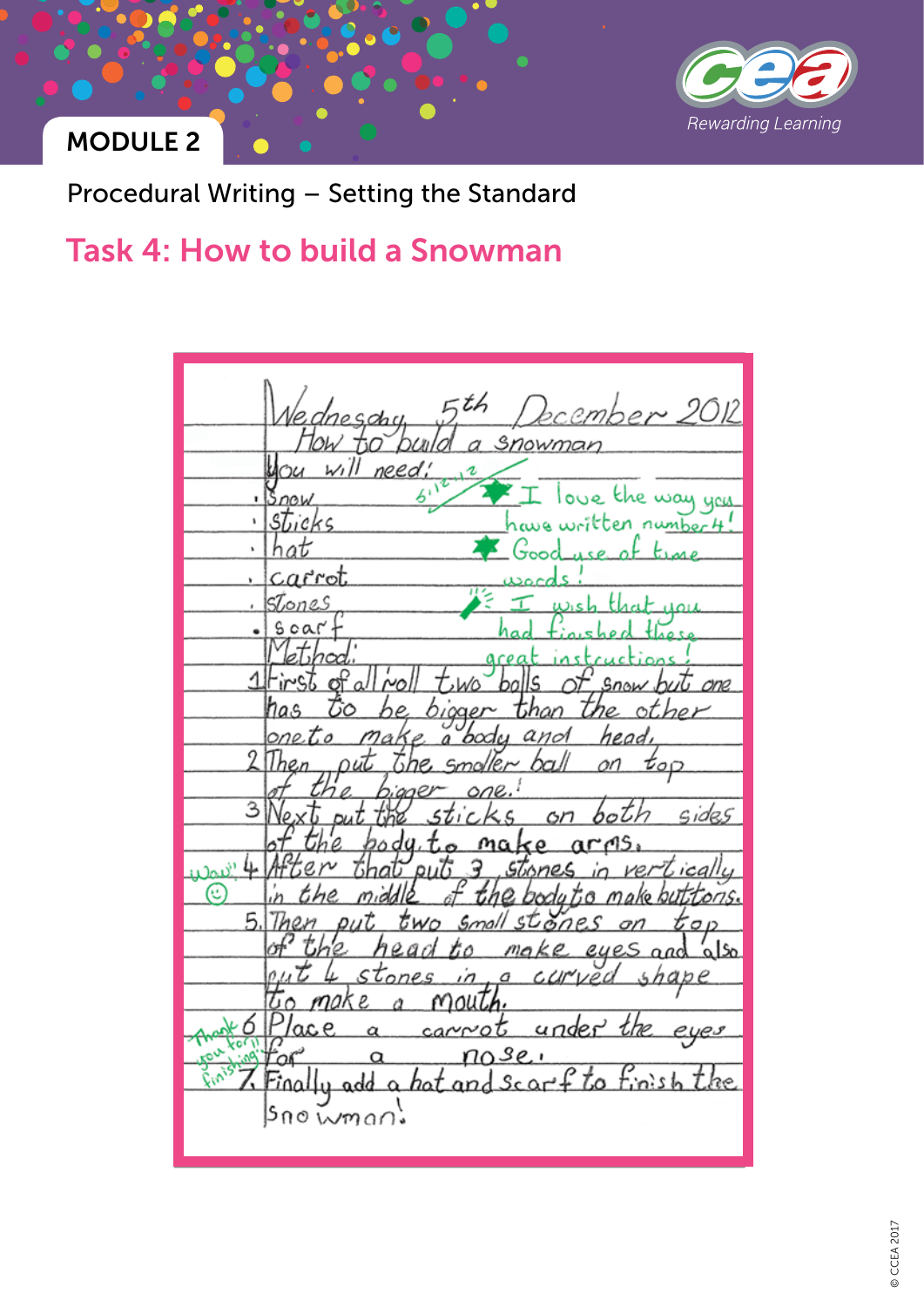

Procedural Writing – Setting the Standard

# Task 4: How to build a Snowman

| Title of piece and code of CCEA<br><b>Task (if applicable)</b>                                                                                                                         | Procedural: How to build a Snowman                                                                                                                                                                                                                                                                                                                                                             |
|----------------------------------------------------------------------------------------------------------------------------------------------------------------------------------------|------------------------------------------------------------------------------------------------------------------------------------------------------------------------------------------------------------------------------------------------------------------------------------------------------------------------------------------------------------------------------------------------|
| Mode:                                                                                                                                                                                  | Writing                                                                                                                                                                                                                                                                                                                                                                                        |
| <b>Prior teaching and learning:</b><br>Describe what was necessary to<br>be taught or had previously been<br>taught, so that this CCEA Task or<br>class activity could be carried out. | Pupils had previously participated in shared writing on 'How to Make a<br>Ham Sandwich'. Previous work had been carried out on 'bossy verbs',<br>time-related words and the features of instructions.                                                                                                                                                                                          |
| <b>Activity Description:</b><br>Describe what the pupil was asked<br>to do.                                                                                                            | The pupil was asked to write a set of instructions to describe how she<br>would build a snowman. The teacher discussed with the pupil the use<br>of bossy verbs, time-related verbs and the inclusion of added detail.                                                                                                                                                                         |
| <b>Activity Criteria:</b><br>Requirements                                                                                                                                              | talk about, plan and edit work;<br>$\bullet$<br>communicate information, meaning, feelings, imaginings and ideas<br>$\bullet$<br>in a clear and organised way;<br>develop, express and present ideas in a variety of forms and<br>$\bullet$<br>formats, using traditional and digital resources, for different<br>audiences and purposes;<br>• write with increasing accuracy and proficiency. |
| <b>CCEA Assessed Level:</b>                                                                                                                                                            | Level                                                                                                                                                                                                                                                                                                                                                                                          |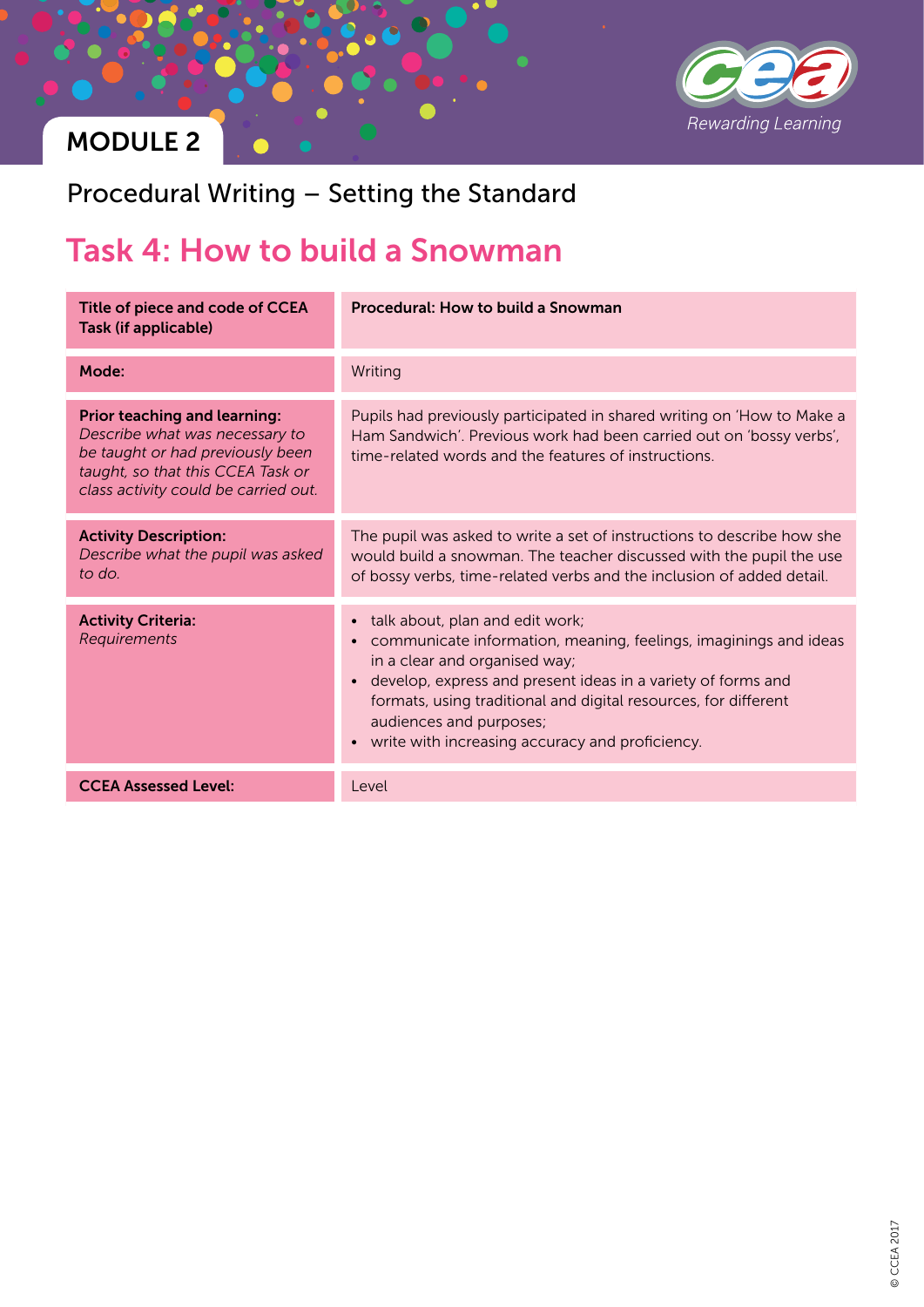

### Procedural Writing - Setting the Standard

### **Task 4: How to Play Connect Four**

### **How to Play Connect Four**

#### Things you will need:

- 2 different colours of about 20 or another even number of counters
- Popout Bar
- 2 players
- The grid
- The grid stand
- 2 players

#### How to Play:

- ı. Place the grid stand on a table or a carpet, then connect the grid to the stand. Make sure it's connected properly as you don't want the grid to fall of the stand while you are playing!
- Ш. Count the number of counters that you have and then divide the counters up into separate colours.
- III. Connect the Popout Bar to the bottom of the grid.
- IV. Decide which player will be starting first.
- V. The first player then chooses a slot to put their counter in.
- VI. The next player then puts their counter in the grid (you could also your counter into the same slot as player one, as if to block them from getting four in a row.)
- VII. If one player gets four in a row either, diagonally, horizontally or vertically without getting blocked by the other player, then they will get one point.
- VIII. Disconnect the Popout Bar from the bottom of the grid and release the counters.
- IX. Take your counters out from underneath the grid and play another game, remembering your points from the last games.
- X. Finally, when you have finished the amount of games that you wanted to play and you have added up your points. Whoever has the most amount of points is the winner! Good Luck!

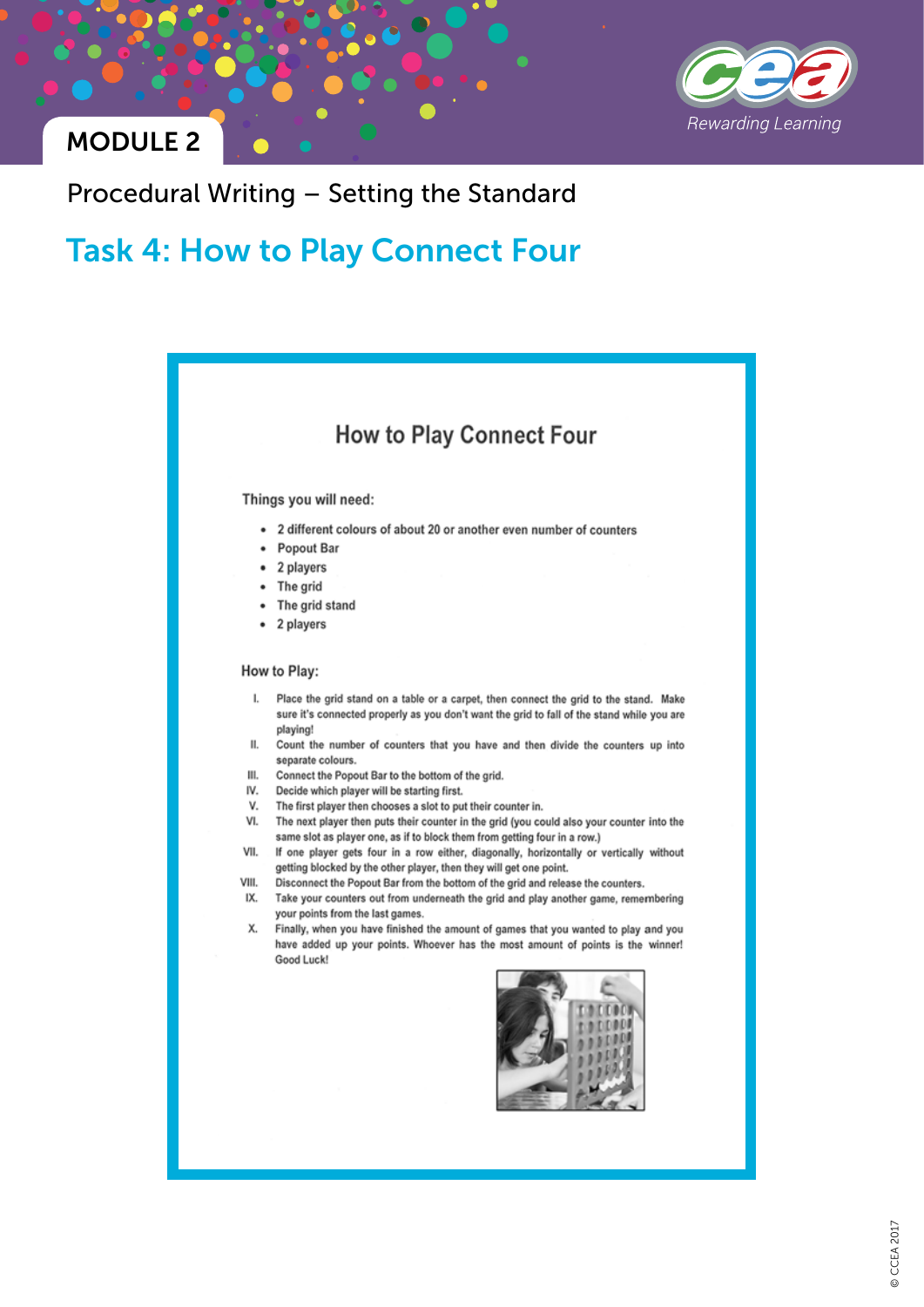

Procedural Writing – Setting the Standard

# Task 4: How to Play Connect Four

| Title of piece and code of CCEA<br><b>Task (if applicable)</b>                                                                                                                         | <b>Procedural: How to Play Connect Four</b>                                                                                                                                                                                                                                                                                                                   |
|----------------------------------------------------------------------------------------------------------------------------------------------------------------------------------------|---------------------------------------------------------------------------------------------------------------------------------------------------------------------------------------------------------------------------------------------------------------------------------------------------------------------------------------------------------------|
| Mode:                                                                                                                                                                                  | Writing                                                                                                                                                                                                                                                                                                                                                       |
| <b>Prior teaching and learning:</b><br>Describe what was necessary to<br>be taught or had previously been<br>taught, so that this CCEA Task or<br>class activity could be carried out. | The pupil had previous experience of writing instructions and of using<br>Word.                                                                                                                                                                                                                                                                               |
| <b>Activity Description:</b><br>Describe what the pupil was asked<br>to do.                                                                                                            | The pupil had to plan and write instructions on how to play the board<br>game Connect Four. The pupil consulted with the teacher regarding<br>the plan, edited it, and produced the final version using Word.                                                                                                                                                 |
| <b>Activity Criteria:</b><br>Requirements                                                                                                                                              | • talk about, plan and edit work;<br>• communicate information, meaning, feelings, imaginings and ideas<br>in a clear and organised way;<br>• develop, express and present ideas in a variety of forms and<br>formats, using traditional and digital resources, for different<br>audiences and purposes;<br>• write with increasing accuracy and proficiency. |
| <b>CCEA Assessed Level:</b>                                                                                                                                                            | Level                                                                                                                                                                                                                                                                                                                                                         |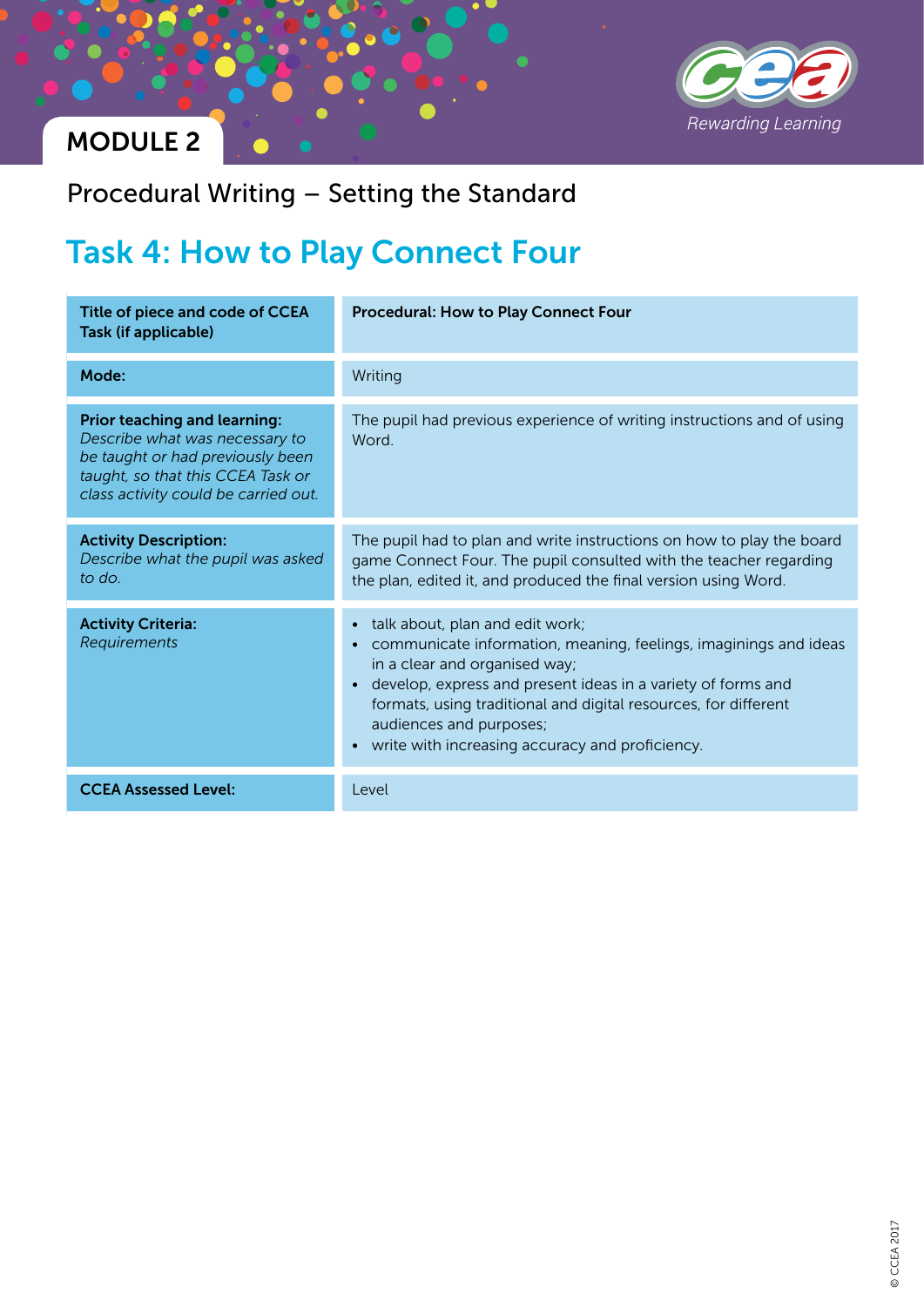

### Procedural Writing – Setting the Standard

### Task 4: How to make Fifteens